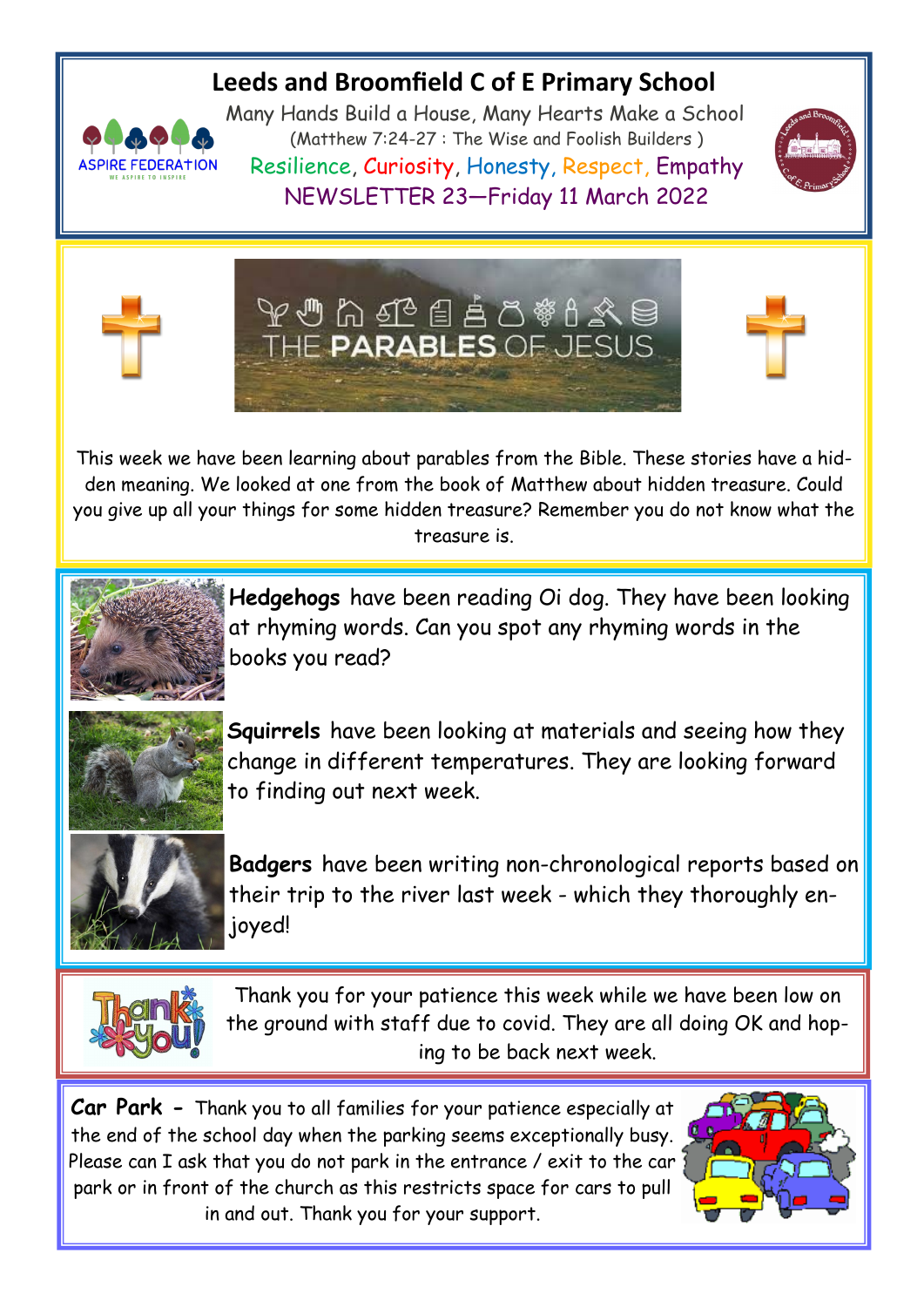## **PROUD awards**

After speaking to pupils and staff we wanted to build children's self esteem and confidence in themselves. Each pupil needs to work to get a badge for each letter of the word PROUD.

- P Pleasure in work
- R Respect in work
- O Organised in work
- U Unique in work
- D Distinction

**imaGiNe BelieVe AChieVe** 

Each class has a different colour badge to collect. The children can put these on their bags or on their school jumpers.

**This week's PROUD winners are: Aaditya, Diana, Tom, Cassy and Ellie-Mia. Well done!**



8:30-8:40 Years R, 1 and 2 8:40-8:50 Years 3-6 **Afternoon:** 3:00-3:10 Years R, 1 and 2 3:10-3:20 Years 3-6 Please try and drop your child and pick your child up between these times.

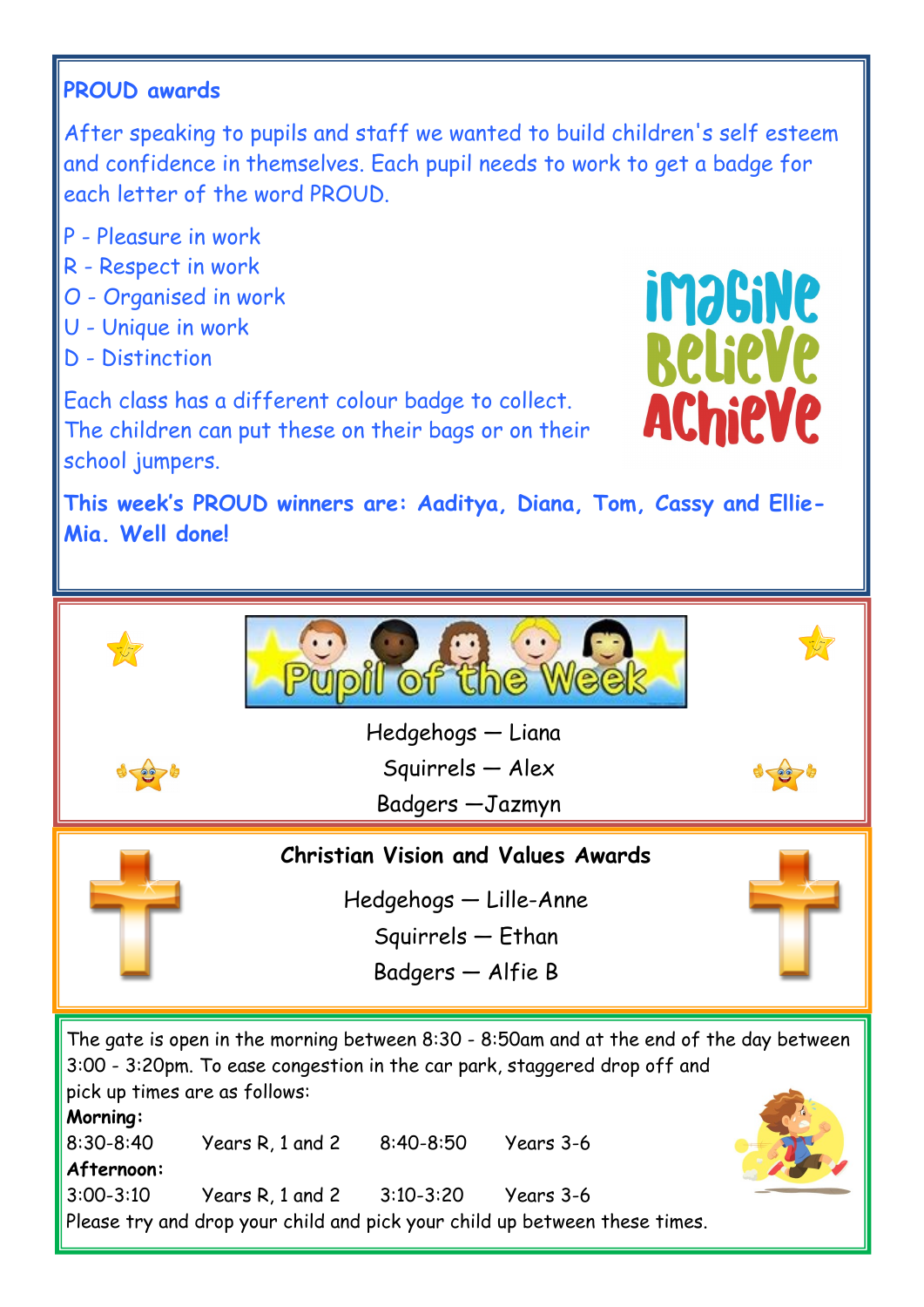

Online Safety - Please continue to talk to your children about the games and apps they are using online. Google have five fundamentals of their internet code to be an Internet Legend. See below for one of them. Many children have been talking about squid games and duggy wuggy. There are videos on YouTube. These are not nice games and I would block them if they appear on your children's phones or tablets. Please keep that open conversation with your children.

[https://beinternetawesome.withgoogle.com/en\\_uk/](https://beinternetawesome.withgoogle.com/en_uk/)

### **BE INTERNET SHARP**

#### **Think Before You Share**

Good (and bad) news travels fast online, and children can sometimes find themselves in tricky situations with lasting consequences. But what can they do to prevent this? The answer: understand how to share smartly with those they know – and those they don't.

#### **Every Word Matters**

- Treat online communication the same as face-to-face communication.
- If it isn't right to say, it isn't right to post. If in doubt, get guidance on what kind of communication is (and isn't) OK.
- Personal details about family, friends and yourself should stay private.

**Remember, primary-age children should be supervised at all times when online.**



.

We hope that you have been finding our Parent/Carer Wellbeing Newsletter useful. A reminder that if you need any wellbeing advice, guidance or support, please email [wellbeing@aspire-kent.org.uk](mailto:wellbeing@aspire-kent.org.uk)

### **Reminder:**



No ear-rings for PE

### **Reminder:**



Please remember to bring in a pair of wellies or a second pair of trainers so the children can play on the field in all weathers.